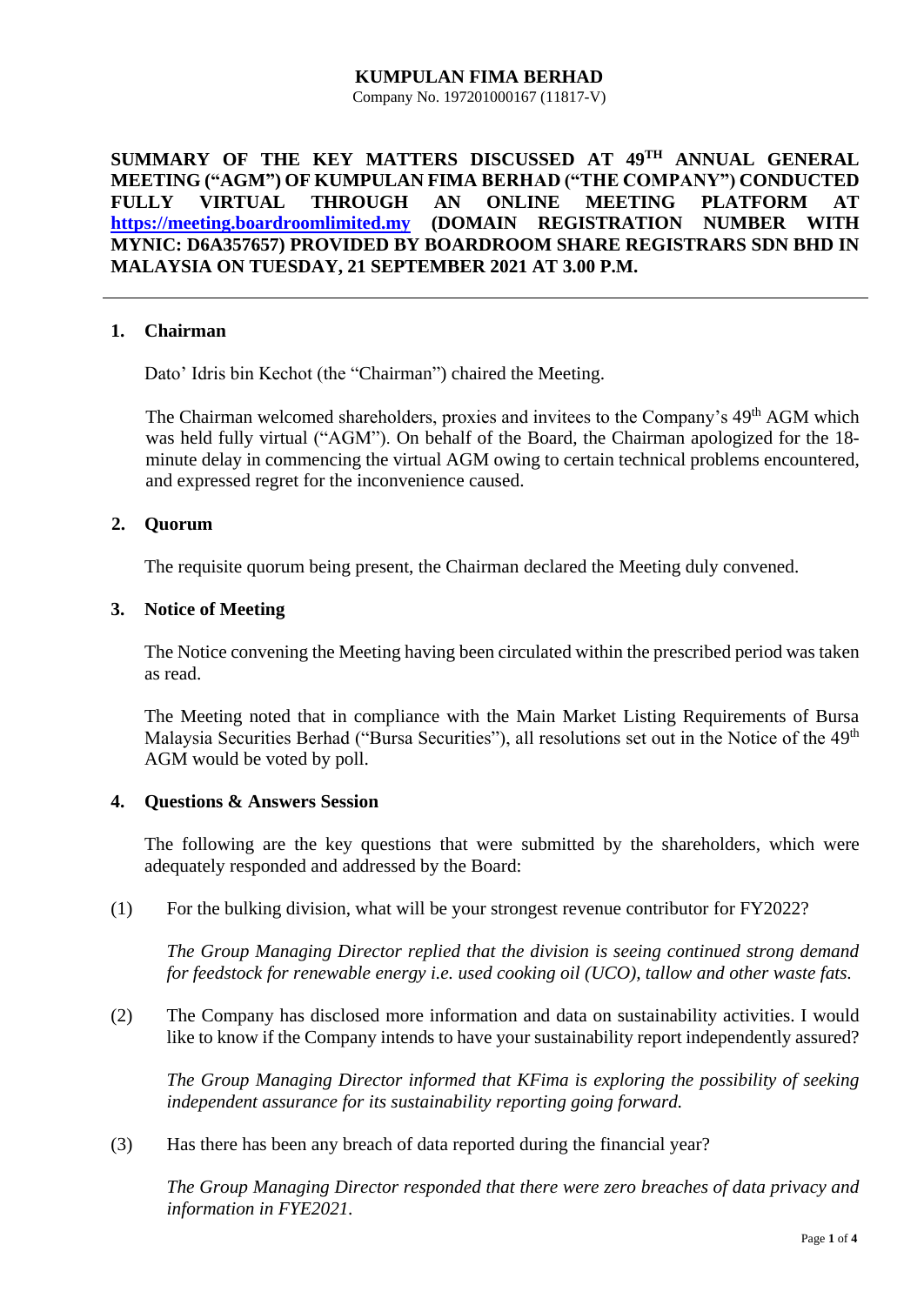(4) Referring to page 194 of the Annual Report, the Group has invested RM209.532 million in Islamic money market funds in FYE2021. However, distribution from these financial investments was RM4.056 million for FYE2021 representing a return of approximately 2%, which is low. Please explain the reason(s) for the low returns and what are the steps taken by the Board to improve the returns from its growing cash balances.

*Distribution from Islamic money market funds were lower in FY2021 as the pandemic had greatly impacted the financial markets (average FY2021: 1.8% to 2.8 vs FYE2020: 3.1% to 3.6%). However, income from these Islamic funds is tax-exempted.* 

*The Group's priority has always been to invest in our existing businesses together with improving our efficiencies, which would give better returns in the long term.*

(5) What is the Company's future outlook? How has the Movement Control Order impacted the Company?

*The Group Managing Director explained that as disclosed in the Group's Q1 FY2021 results recently, almost all of the manufacturing division's product segments recorded declines in sales, amid extended periods of travel restrictions and business/border closures. The Group anticipates that the division would be able to catch up as restrictions ease in the second half of the year although they will likely remain below pre-pandemic levels.*

*With regard to the Group's plantation segment, there has not been any significant impact on the Group so far given the strong commodity prices although some of our estates are experiencing labour supply shortages as a result of the freeze on hiring of foreign workers. Similarly, there has not been any significant impact on the bulking division, The Group Managing Director also informed that the Group's property investment segment has given up to 30% rental discount to its SME tenants in line with the Government's stimulus package. However, the Group will be entitled to tax reliefs on the same. For the food division, the Group expects further uplift in their performance as markets begin to recover.* 

(6) How much is the cost saving for this virtual AGM as compared to the physical one?

*The Chairman informed that the cost of this year's virtual AGM including the RPV is RM27,000 which is lower than last year's RM47,423.* 

(7) Major shareholders/the Company have been accumulating shares in the open market. Any chance to privatize or undertake a share capital repayment as the Company is constantly undervalued (after net off the cash in hand)?

*The Chairman responded that as of now, there are no plans to undertake a capital repayment exercise nor privatise the Company.*

(8) Apart from King Cup sardine brand which is available from most grocery or supermarkets, the other products of KFIMA are not well known. Despite having a well-developed end-toend supply chain of fish products, there seems to be minimal efforts in developing a strong branding for its manufactured products. Can the Board and Management comment on this?

*King Cup is produced by our associate company. For our fish product segments, we are focusing primarily on the Papua New Guinea (PNG) and EU markets as PNG enjoys duty exemptions from the EU for its tuna products. Bringing in products from PNG to Malaysia would be extremely costly due to the high logistics costs. In respect of the Group's Malaysian food subsidiary, its main clientele are mostly institutional - fast-food chains, hotels and*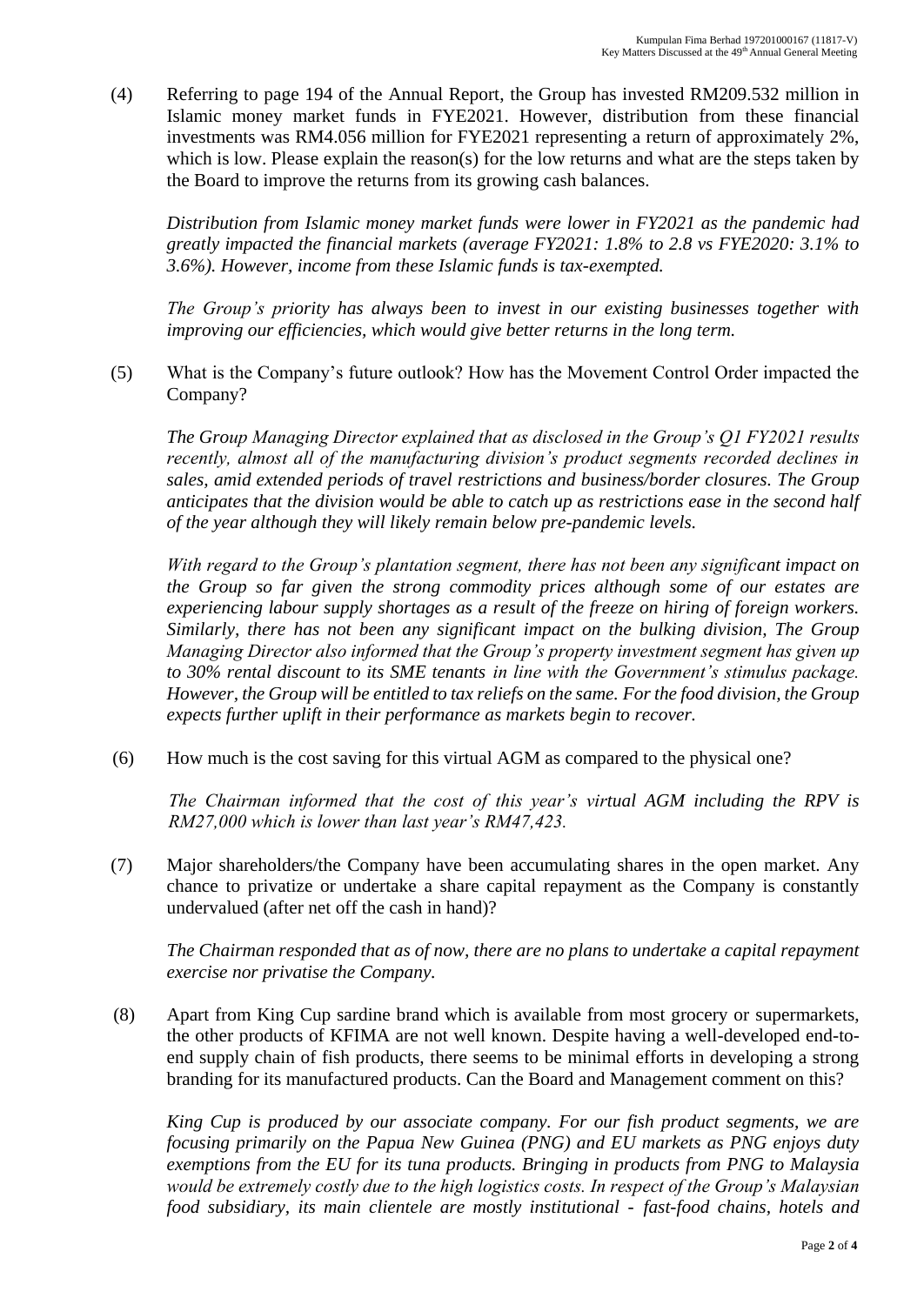*airlines. Given the pandemic, its immediate priority is to improve operational efficiencies in order to increase its competitive advantage and protect its position.*

(9) May I know why the shareholders are required to sign up 2 days before to attend this AGM when other listed companies do not have such requirement?

*This is to allow our Share Registrar and scrutineers sufficient time to prepare and deal with administrative matters for this virtual Meeting.*

(10) Q1 FY2022 results indeed are good - however, the operational cash flow has turned to deficit, any reason for keeping high inventories? Besides, receivables have also increased a lot. Any issues on collection?

*The Group Managing Director explained that there is no particular reason for the increase in receivables, which has gone up by RM17 million, and the increase is purely due to timing differences. The big chunk of the payment would usually be received at the year-end.*

*Similarly, the manufacturing division's inventories for transport documents have increased as the MCO had prevented the division from distributing the same to the customer, especially in the month of June 2021.*

(11) The substantial increase in the CPO prices to more than RM4,000 currently will benefit the upstream oil palm operations of the Group. How will the high CPO prices impact the biodiesel operations? Will the biodiesel operations be able to return to profitability in view of such high CPO prices?

*The Group supplies biodiesel to a local oil company, based on mandated price set by the Government which is price of RBDPO + fixed processing charges. As such, fluctuation in CPO prices will not have that much of an effect on margins.* 

(12) Based on the current CPO price, any chance to declare interim dividends instead of once in a year?

*For FYE2021, we have declared an interim dividend of 9.0 sen and special dividend of 3.0 sen per share, bringing the total dividend for FYE2021 to 12 sen per share, representing approximately 66% of the Group's PATANCI. The Board will continuously review the Group's current liquidity position, future growth requirements and the resulting cash flow outlook in determining any dividend payments.*

(13) Any reason for the hike in carbon emissions in FYE2021 despite a drop in electricity consumption?

*The Group Managing Director explained that the increase is mainly attributed to the increase in estate applications i.e. plantation activities that generate carbon gains and losses such as planting oil palms, frond piles, fertilisers and POME. The Group Managing Director went on to explain that the Group uses intensity as a key metric to gauge progress on its carbon emission reductions, and on this score, there has been encouraging year to year improvements overall.*

(14) Any risks to recruit foreign workers due to Covid-19?

*At the moment no new foreign workers are being employed as a result of the freeze on hiring of foreign workers. In any event, most of our workers have received their first dose of the*